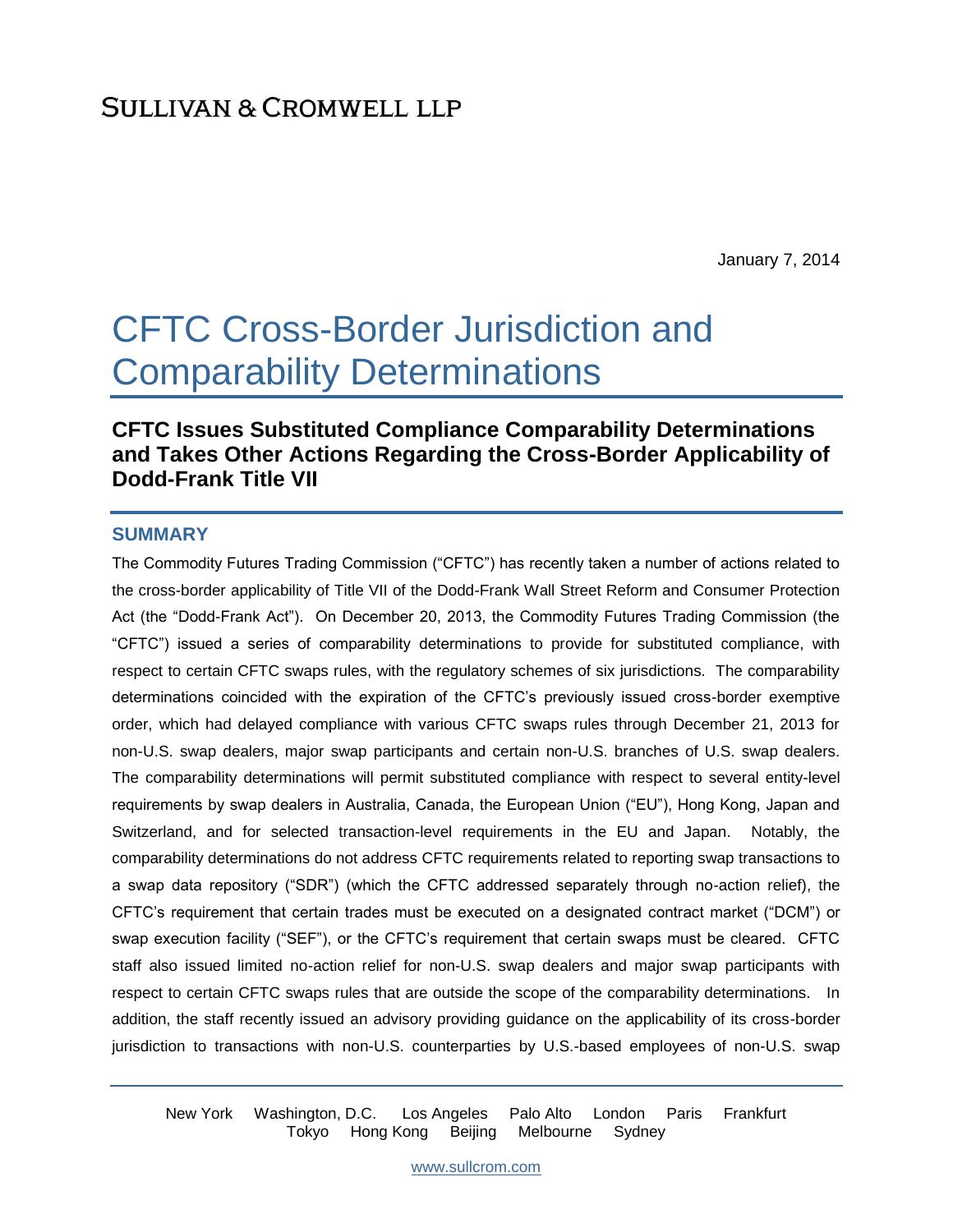dealers. That guidance, in conjunction with prior CFTC action related to the cross-border applicability of its swaps rules, produced strong adverse reactions from many non-U.S. swap dealers, regulators, and trade associations and has resulted in litigation challenging the entirety of the CFTC's guidance on the cross-border applicability of its swaps rules. On January 3, 2014, the CFTC issued a request for comment on the staff advisory, and CFTC staff issued a related no-action letter applicable to non-U.S. swap dealers that will delay compliance with the majority of the provisions of the advisory until September 15, 2014.

## **BACKGROUND**

This memorandum provides an overview of the CFTC's recent actions related to the cross-border applicability of the agency's swaps rules adopted pursuant to the Dodd-Frank Act. Those actions include:

- <span id="page-1-0"></span> Interpretive Guidance and Policy Statement Regarding Compliance with Certain Swap Regulations (the "Cross-Border Guidance"), adopted by the CFTC on July 12, 2013 and published in the Federal Register on July 26, 2013.<sup>1</sup>
- Exemptive Order Regarding Compliance With Certain Swap Regulations (the "Exemptive Order"), adopted by the CFTC on July 12, 2013, and published in the Federal Register on July 22, 2013. $^2$
- CFTC Staff Advisory No. 13-69, issued by the CFTC's Division of Swap Dealer and Intermediary Oversight ("DSIO") on November 14, 2013, addressing the applicability of transaction-level requirements to activity in the United States (the "DSIO Advisory").
	- CFTC Letter No. 13-71, issued by the CFTC's DSIO, Division of Clearing and Risk ("DCR"), and Division of Market Oversight ("DMO"), providing no-action relief with respect to certain aspects of the DSIO Advisory until January 14, 2014; issued on November 26, 2013.
	- Request for Comment on Application of Commission Regulations to Swaps Between Non-U.S. Swap Dealers and Non-U.S. Counterparties Involving Personnel or Agents of the Non-U.S. Swap Dealers Located in the United States ("Request for Comment" on the DSIO Advisory), issued by the CFTC on January 3, 2014, and not yet published in the Federal Register.
	- CFTC Letter No. 14-01, issued by the CFTC's DSIO, DCR, and DMO, extending the no-action relief previously provided in CFTC Letter No. 13-71 through September 15, 2014; issued on January 3, 2014.
- Comparability determinations for six jurisdictions for substituted compliance purposes (the "Comparability Determinations"), issued by the CFTC on December 20, 2013 and published in the Federal Register on December 27, 2013. The Comparability Determinations were accompanied by related CFTC staff no-action relief, discussed in further detail, below.

l

<sup>1</sup> For additional information, please see our memo to clients at Sullivan & Cromwell LLP, CFTC Approves Final Guidance and Exemptive Order on Cross-Border Application of the Swaps Provisions of Dodd-Frank (Jul. 22, 2013), *available at* [http://www.sullcrom.com/files/Publication/a4b77b6c-4872-47bc-9b8f-](http://www.sullcrom.com/files/Publication/a4b77b6c-4872-47bc-9b8f-20eafc626023/Presentation/PublicationAttachment/8e9583b8-a430-4a05-a72c-298919e548d0/SC_Publication_CFTC_Cross_Border_Application_of_Dodd_Frank_Title_VII.pdf)[20eafc626023/Presentation/PublicationAttachment/8e9583b8-a430-4a05-a72c-](http://www.sullcrom.com/files/Publication/a4b77b6c-4872-47bc-9b8f-20eafc626023/Presentation/PublicationAttachment/8e9583b8-a430-4a05-a72c-298919e548d0/SC_Publication_CFTC_Cross_Border_Application_of_Dodd_Frank_Title_VII.pdf)[298919e548d0/SC\\_Publication\\_CFTC\\_Cross\\_Border\\_Application\\_of\\_Dodd\\_Frank\\_Title\\_VII.pdf.](http://www.sullcrom.com/files/Publication/a4b77b6c-4872-47bc-9b8f-20eafc626023/Presentation/PublicationAttachment/8e9583b8-a430-4a05-a72c-298919e548d0/SC_Publication_CFTC_Cross_Border_Application_of_Dodd_Frank_Title_VII.pdf)

<sup>2</sup> *See id.*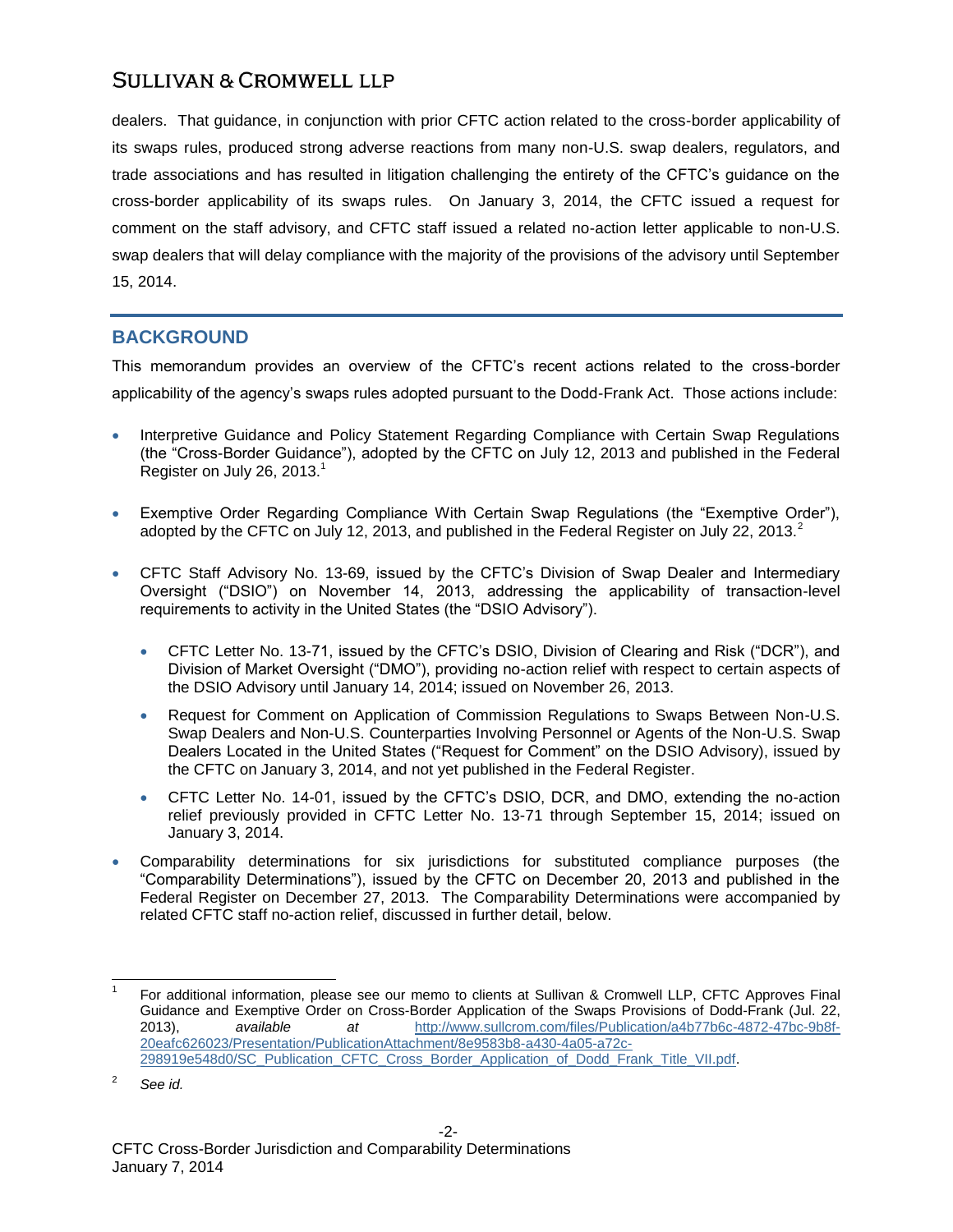Memorandum of Understanding between the CFTC and the Monetary Authority of Singapore (the "Singapore MOU") regarding cooperation and the exchange of information in the supervision and oversight of regulated entities that operate on a cross-border basis in the United States and Singapore; signed on December 27, 2013.

#### **A. CFTC CROSS-BORDER GUIDANCE**

On July 12, 2013, the CFTC issued the "Cross-Border Guidance" addressing the application of the swaps provisions of the Commodity Exchange Act (the "CEA"), as amended by Title VII of the Dodd-Frank Act, and related CFTC regulations thereunder (the "CFTC Regulations") with respect to various market participants, including non-U.S. swap dealers ("SDs") and major swap participants ("MSPs"), non-U.S. SDs and MSPs guaranteed by a U.S. person, non-U.S. branches of U.S. SDs and MSPs, and certain non-registrants.<sup>3</sup> The Cross-Border Guidance categorized the majority of the CFTC's swaps regulations into either entity-level requirements or transaction-level requirements, and applied the requirements to cross-border transactions in various ways, based on the nature and location of the SD or MSP and the counterparties. The regulatory requirements were categorized by the CFTC as follows:

- <span id="page-2-0"></span> Entity-level requirements:
	- First category: capital adequacy;<sup>4</sup> chief compliance officer;<sup>5</sup> risk management;<sup>6</sup> and swap data recordkeeping<sup>7</sup> (except for recordkeeping requirements related to complaints, marketing and sales materials).
	- Second category: SDR reporting; $8$  certain aspects of swap data recordkeeping relating to complaints, marketing and sales materials; $^9$  and large trader reporting.<sup>10</sup>
- Transaction-Level Requirements:

- 6 17 CFR §§ 23.600, 23.601, 23.602, 23.603, 23.605, 23.606.
- 7 17 CFR §§ 23.201, 23.203.
- 8 17 CFR pt. 45.
- 9 17 CFR §§ 23.201(b)(3), 23.201(b)(4).
- <sup>10</sup> 17 CFR pt. 20.

<sup>-&</sup>lt;br>3 Interpretive Guidance and Policy Statement Regarding Compliance with Certain Swap Regulations, 78 Fed. Reg. 45292 (Jul. 26, 2013). *See also* Sullivan & Cromwell LLP, *supra* not[e 1.](#page-1-0)

<sup>4</sup> 7 U.S.C. 6s(e). The CFTC has proposed, but not yet finalized, a rule to implement capital adequacy requirements. Capital Requirements of Swap Dealers and Major Swap Participants, 76 Fed. Reg. 27802 (May 12, 2011).

<sup>5</sup> 17 CFR § 3.3.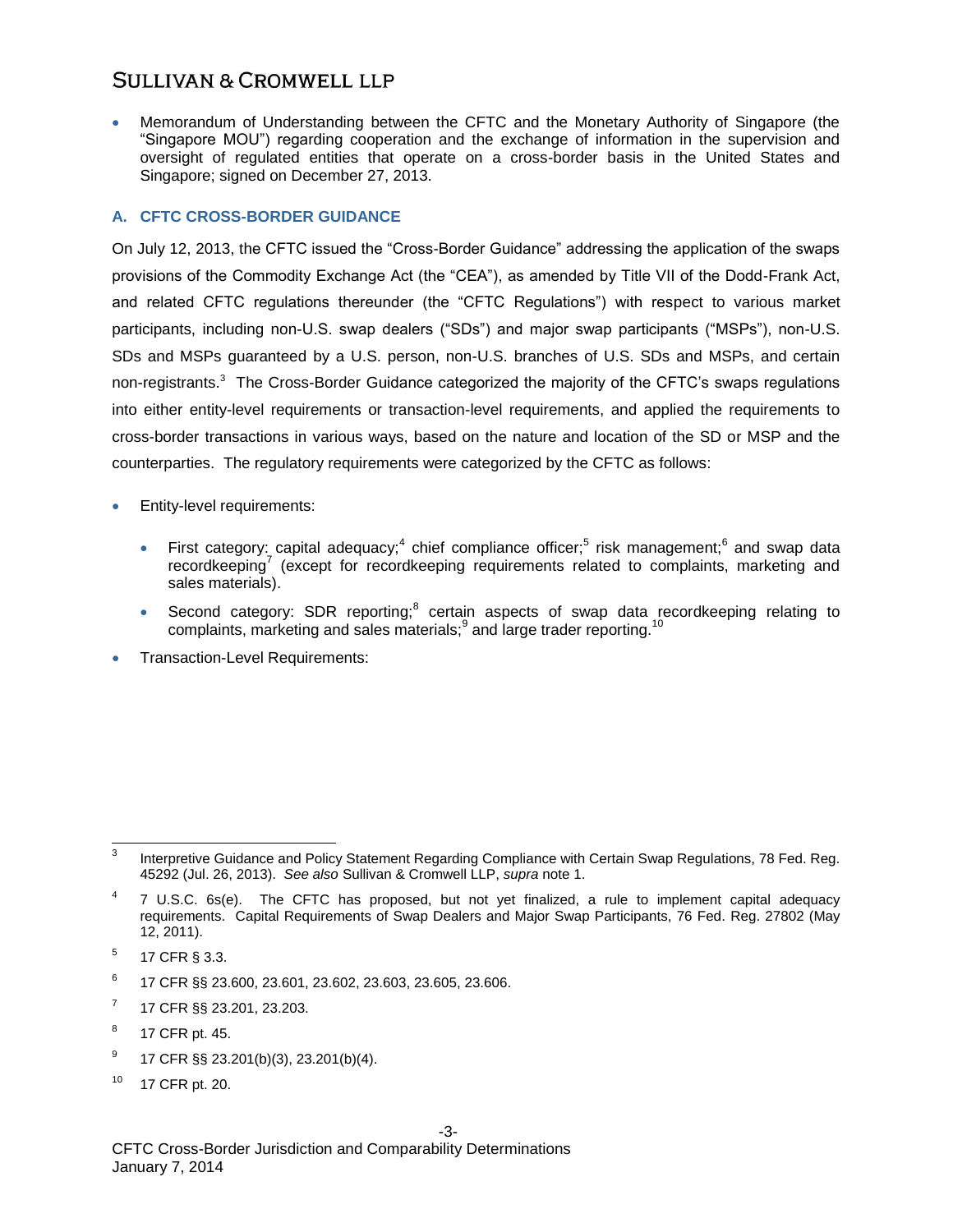- Category A: clearing and swap processing;<sup>11</sup> margining and segregation for uncleared swaps;<sup>12</sup> trade execution;<sup>13</sup> swap trading relationship documentation;<sup>14</sup> portfolio reconciliation and compression;<sup>15</sup> real-time public reporting;<sup>16</sup> trade confirmation;<sup>17</sup> and daily trading records.<sup>18</sup>
- Category B: external business conduct standards.<sup>19</sup>

With respect to swaps activity undertaken by a non-U.S. SD or MSP, or a non-U.S. branch of a U.S. SD or MSP, the Cross-Border Guidance provided that certain entity- and transaction-level requirements would either (i) not apply or (ii) be permitted to be satisfied by "substituted compliance" with the applicable laws in another jurisdiction—provided that the CFTC first made a "comparability determination" with respect to the regulatory scheme in that jurisdiction. That is, substituted compliance would only be permitted in certain instances, and when permitted, would only be available in jurisdictions for which the CFTC issues a comparability determination finding that the relevant non-U.S. regulatory scheme is comparable to and as comprehensive as the applicable requirements of the swaps-related CFTC Regulations. When rendering such a determination, the CFTC explained that it would examine the comprehensiveness and scope of the relevant non-U.S. requirements as well as the comprehensiveness of the non-U.S. regulator's supervisory compliance program and the home jurisdiction's authority to enforce its oversight.<sup>20</sup>

Under the Cross-Border Guidance, the applicability of the entity- and transaction-level requirements to non-U.S. SDs and MSPs, as well as the potential ability to rely on substituted compliance, is determined as follows (see following page):

- <sup>13</sup> 7 U.S.C. 2(h)(7); see also 17 CFR §§ 37.10, 38.12.
- <sup>14</sup> 17 CFR §§ 23.504(a), 23.504(b), 23.505.
- <sup>15</sup> 17 CFR §§ 23.502, 23.503.
- <sup>16</sup> 17 CFR pt. 43, § 23.205.
- <sup>17</sup> 17 CFR § 23.501.
- <sup>18</sup> 17 CFR § 23.202.
- <sup>19</sup> 17 CFR §§ 23.400-402, 23.410, 23.430-434, 23.440, 23.450-451.

 $11$ <sup>11</sup> 17 CFR §§ 50.2, 50.4; *see also* 17 CFR §§ 23.506, 23.610, 39.12.

<sup>&</sup>lt;sup>12</sup> 7 U.S.C. 6s(e); 6s(l). The CFTC has proposed, but not yet finalized, a rule to implement margin requirements. Margin Requirements for Uncleared Swaps for Swap Dealers and Major Swap Participants, 76 Fed. Reg. 23732, 23733-40 (Apr. 28, 2011). The segregation rules have been finalized at 17 CFR § 23.700 *et seq*.

<sup>&</sup>lt;sup>20</sup> The CFTC indicated that comparability determinations would be made on a requirement-by-requirement basis by comparing specific foreign requirements against specific CEA provisions and the CFTC Regulations. Thus, a market participant could potentially be permitted to rely upon substituted compliance under one requirement while still remaining subject to other CFTC swap requirements for which there is no comparable and comprehensive regulation in its home jurisdiction.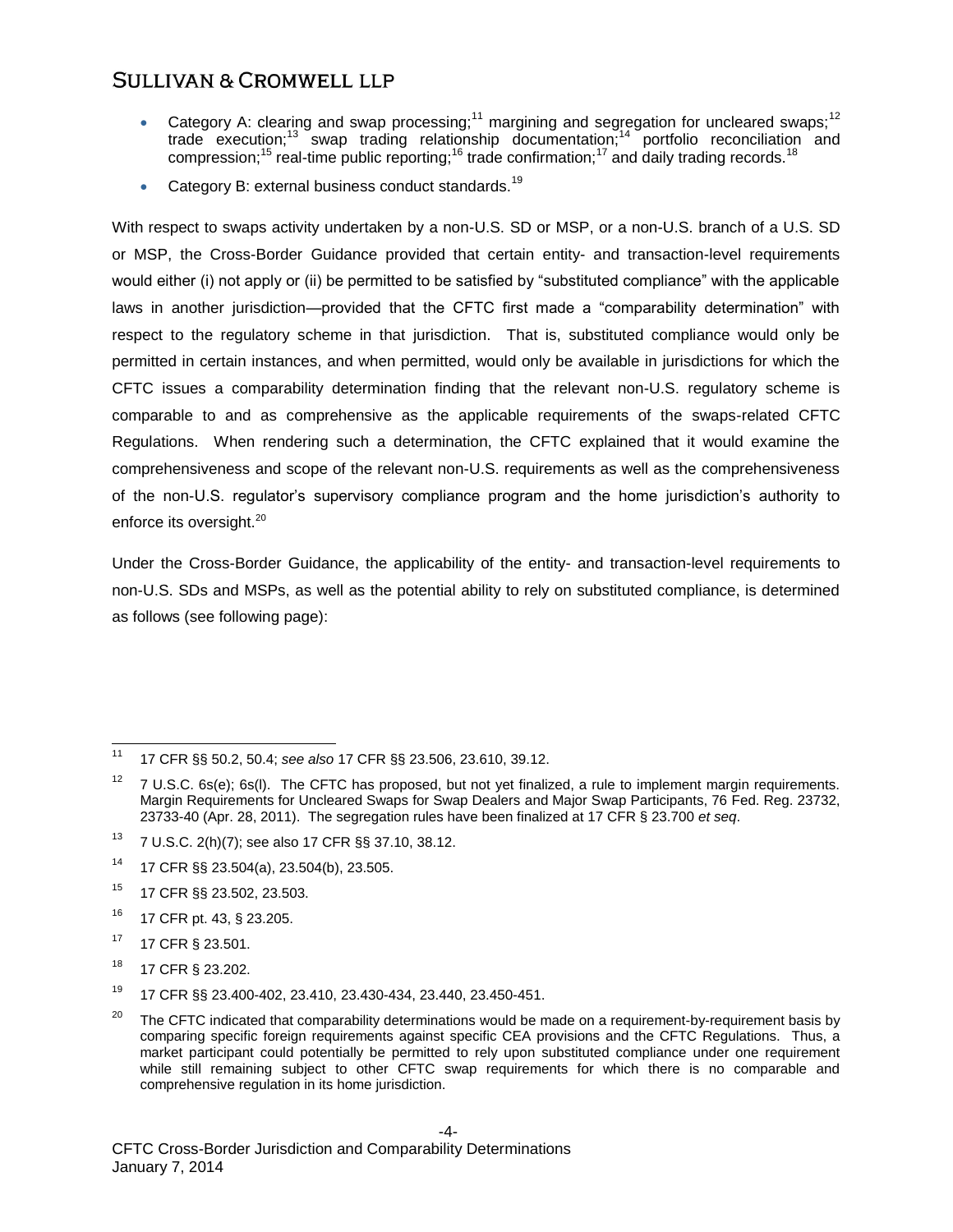#### *Applicability of Entity- and Transaction- Level Requirements to Non-U.S. SDs and MSPs:<sup>21</sup>*

| Entity-Level Requirements (for a Non-U.S. SD or MSP) <sup>22</sup>                                                         |                                                       |                                                                                                                                                                                                                                                                                                                                                                       |                                                                                                      |                                                                                                                  |  |
|----------------------------------------------------------------------------------------------------------------------------|-------------------------------------------------------|-----------------------------------------------------------------------------------------------------------------------------------------------------------------------------------------------------------------------------------------------------------------------------------------------------------------------------------------------------------------------|------------------------------------------------------------------------------------------------------|------------------------------------------------------------------------------------------------------------------|--|
| <b>First category</b>                                                                                                      | Apply to all SDs and MSPs, regardless of counterparty |                                                                                                                                                                                                                                                                                                                                                                       |                                                                                                      |                                                                                                                  |  |
| Second category                                                                                                            | Transactions with<br>U.S. counterparties:<br>Apply.   | SDR Reporting: Substituted compliance available for transactions with non-U.S.<br>counterparties that are not guaranteed or conduit affiliates <sup>1</sup><br>Swap data recordkeeping relating to complaints, marketing and sales materials:<br>Substituted compliance available for transactions with all non-U.S. counterparties<br>Large trader reporting: Apply. |                                                                                                      |                                                                                                                  |  |
| Transaction-Level Requirements (by counterparty)                                                                           |                                                       |                                                                                                                                                                                                                                                                                                                                                                       |                                                                                                      |                                                                                                                  |  |
| Category A                                                                                                                 |                                                       |                                                                                                                                                                                                                                                                                                                                                                       |                                                                                                      |                                                                                                                  |  |
|                                                                                                                            | Swaps w/ U.S.<br>person                               | Swaps w/ Non-U.S.<br>Branch of U.S. Bank<br>that is SD or MSP                                                                                                                                                                                                                                                                                                         | Swaps w/ Non-U.S.<br>Person Guaranteed by, or<br>Affiliate Conduit <sup>1</sup> of, a U.S.<br>Person | Swaps w/ Non-U.S. Person<br>Not Guaranteed by, and Not<br>an Affiliate Conduit <sup>1</sup> of, a<br>U.S. Person |  |
| Non-U.S. Branch<br>of U.S. Bank that<br>is SD or MSP                                                                       | Apply                                                 | Substituted<br>Compliance                                                                                                                                                                                                                                                                                                                                             | Substituted Compliance <sup>2</sup>                                                                  | Substituted Compliance <sup>2</sup>                                                                              |  |
| Non-U.S. SD or<br>MSP (including<br>affiliate of U.S.<br>person)                                                           | Apply                                                 | Substituted<br>Compliance                                                                                                                                                                                                                                                                                                                                             | <b>Substituted Compliance</b>                                                                        | Do Not Apply                                                                                                     |  |
| Category B                                                                                                                 |                                                       |                                                                                                                                                                                                                                                                                                                                                                       |                                                                                                      |                                                                                                                  |  |
| For the following SDs and MSDs, the Category B Transaction Lovel Pequirements will only apply for swaps with a U.S. person |                                                       |                                                                                                                                                                                                                                                                                                                                                                       |                                                                                                      |                                                                                                                  |  |

For the following SDs and MSPs, the Category B Transaction Level Requirements will only apply for swaps with a U.S. person (excluding from the U.S. person definition for this purpose any non-U.S. branch of a U.S. bank that is a SD or MSP):

- U.S. SD or MSP (when soliciting and negotiating through a non-U.S. subsidiary or affiliate),
- Non-U.S. Branch of U.S. Bank that is an SD or MSP, and
- Non-U.S. SD or MSP (including affiliates of U.S. persons).

#### *Notes:*

<sup>1</sup> Factors that are relevant to the consideration of whether a non-U.S. person is an "affiliate conduit" include whether: (i) the non-U.S. person is majority-owned, directly or indirectly, by a U.S. person; (ii) the non-U.S. person controls, is controlled by, or is under common control with the U.S. person; (iii) the non-U.S. person, in the regular course of business, engages in swaps with non-U.S. third party(ies) for the purpose of hedging or mitigating risks faced by, or to take positions on behalf of, its U.S. affiliate(s), and enters into offsetting swaps or other arrangements with such U.S. affiliate(s) in order to transfer the risks and benefits of such swaps with third party(ies) to its U.S. affiliates; and (iv) the financial results of the non-U.S. person are included in the consolidated financial statements of the U.S. person. Other facts and circumstances also may be relevant.

 $2$  Under a limited exception, where a swap between the foreign branch of a U.S. swap dealer or U.S. MSP and a non-U.S. person (that is not a guaranteed or conduit affiliate) takes place in a foreign jurisdiction other than Australia, Canada, the European Union, Hong Kong, Japan or Switzerland, the counterparties generally may comply only with the transaction-level requirements in the foreign jurisdiction where the foreign branch is located if the aggregate notional value of all the swaps of the U.S. swap dealer's foreign branches in such countries does not exceed 5% of the aggregate notional value of all of the swaps of the U.S. swap dealer, and the U.S. person maintains records with supporting information for the 5% limit and to identify, define and address any significant risk that may arise from the non-application of the Transaction-Level Requirements.

The Cross-Border Guidance also addressed the applicability of certain entity- and transaction-level requirements (clearing, trade execution, real-time public reporting, large trader reporting, SDR reporting and swap data recordkeeping) to non-registrants:

 $21$ <sup>21</sup> For a complete reproduction of the related charts that accompanied the Cross-Border Guidance, please see our July 22, 2013 memo to clients, cited *supra* not[e 3.](#page-2-0)

 $22$  U.S. SDs and MSPs, and their foreign branches, must comply with all entity-level requirements.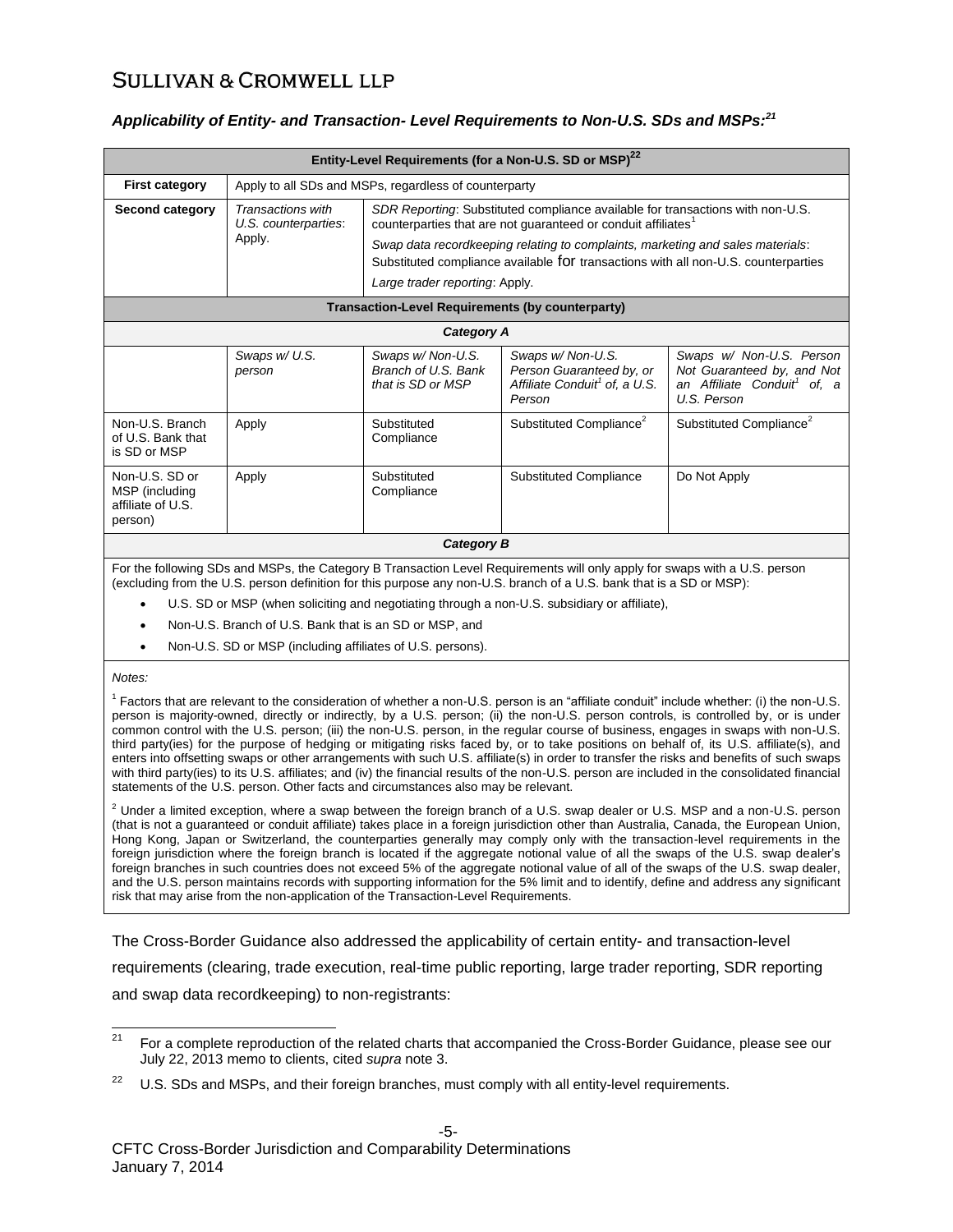| Entity- and Transaction-Level Requirements <sup>1</sup> for Non-SDs/MSPs (by counterparty)              |                         |                                                                                                |                                                                                                               |  |  |
|---------------------------------------------------------------------------------------------------------|-------------------------|------------------------------------------------------------------------------------------------|---------------------------------------------------------------------------------------------------------------|--|--|
|                                                                                                         | Swaps w/<br>U.S. person | Swaps w/ Non-U.S. Person Guaranteed by.<br>or Affiliate Conduit <sup>2</sup> of, a U.S. Person | Swaps w/ Non-U.S. Person Not<br>Guaranteed by, and Not an Affiliate<br>Conduit <sup>2</sup> of, a U.S. Person |  |  |
| Non-U.S. Person<br>Guaranteed by, or Affiliate<br>Conduit <sup>2</sup> of, a U.S. Person                | Apply                   | Substituted Compliance (except for large<br>trader reporting)                                  | Do Not Apply                                                                                                  |  |  |
| Non-U.S. Person Not<br>Guaranteed by, and Not<br>an Affiliate Conduit <sup>2</sup> of, a<br>U.S. Person | Apply                   | Do Not Apply                                                                                   | Do Not Apply                                                                                                  |  |  |
| Notes:                                                                                                  |                         |                                                                                                |                                                                                                               |  |  |

#### *Applicability of Certain Entity- and Transaction-Level Requirements to Non-Registrants:*

 $1$  Clearing, trade execution, real-time public reporting, large trader reporting, SDR Reporting and swap data recordkeeping.

 $2$  Same as above.

#### **B. CROSS-BORDER EXEMPTIVE ORDER**

In connection with the Cross-Border Guidance, the CFTC issued the "Exemptive Order" that was set to generally expire on December 21, 2013, and which provided relief, subject to certain conditions, from various entity-level and transaction-level requirements for certain market participants.<sup>23</sup> The Exemptive Order provided relief from the entity-level requirements for which substituted compliance is permitted under the Cross-Border Guidance for non-U.S. SDs and MSPs located in Australia, Canada, the EU, Hong Kong, Japan and Switzerland, until the earlier of December 21, 2013, or 30 days following the issuance of a substituted compliance determination for the relevant entity-level requirement of the applicable jurisdiction.<sup>24</sup> However, for SDR reporting under parts 45 and 46 of CFTC regulations, the Exemptive Order relief only extended to non-U.S. SDs and MSPs that are not part of an affiliated group in which the ultimate parent entity is a U.S. SD, U.S. MSP, U.S. Bank, U.S. financial holding company or U.S. bank holding company. In addition, the Exemptive Order permitted a non-U.S. SD or MSP in these jurisdictions to comply with any law or regulation of its home jurisdiction in lieu of complying with comparable transaction-level requirements (with the exception of mandatory clearing;<sup>25</sup> the trade execution requirement; and, for transactions with guaranteed affiliates of U.S. persons, the real-time reporting requirements under Part 43 of the CFTC Regulations<sup>26</sup>) for which substituted compliance is

<sup>23</sup> Note that a complete summary of the Cross-Border Guidance and Exemptive Order can be found in our memo to clients, *supra* not[e 3.](#page-2-0)

<sup>&</sup>lt;sup>24</sup> Exemptive Order Regarding Compliance With Certain Swap Regulations, 78 Fed. Reg. 43785 (Jul. 22, 2013).

<sup>&</sup>lt;sup>25</sup> With respect to the clearing requirement, the Exemptive Order provided relief to "any non-U.S. SD or non-U.S. MSP that was not required to clear" under a prior CFTC exemptive order, which relief expired 75 days after the Cross-Border Guidance was published in the Federal Register.

<sup>&</sup>lt;sup>26</sup> The Exemptive Order provided relief from real-time reporting for swaps transactions entered into by non-U.S. SDs and non-U.S. MSPs for swaps transactions with guaranteed affiliates of U.S. persons until September 30, 2013.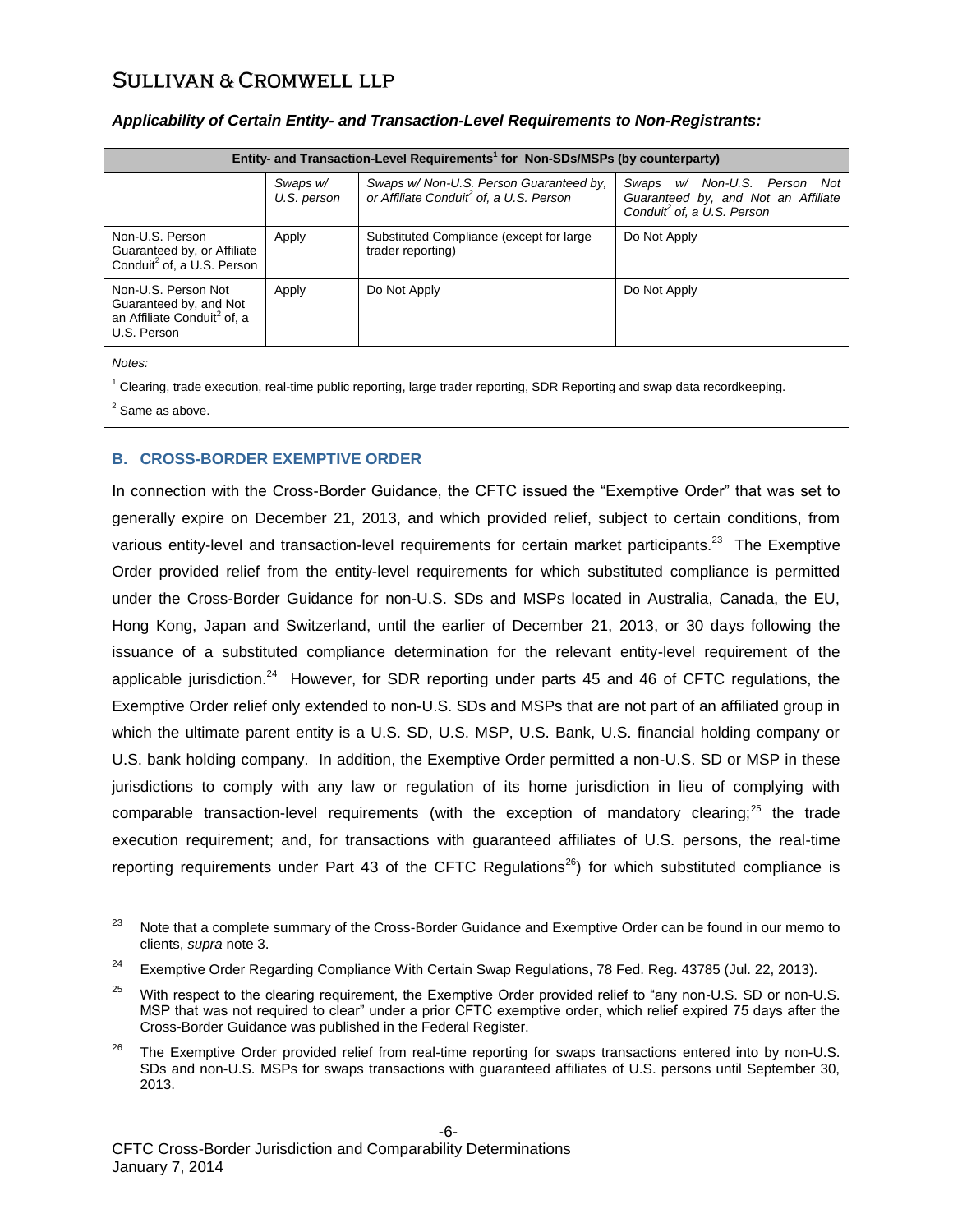possible under the Cross-Border Guidance, until the earlier of December 21, 2013, or 30 days following the issuance of a substituted compliance determination for the relevant transaction-level requirement.

With respect to non-U.S. branches of U.S. banks that are SDs and MSPs located in Australia, Canada, the EU, Hong Kong, Japan and Switzerland, the Exemptive Order provided limited temporary relief from compliance with the Category A transaction-level requirements for which substituted compliance is possible under the Cross-Border Guidance.<sup>27</sup> permitting these non-U.S. branches to comply with the laws and regulations of the jurisdiction in which the branch is located until the earlier of December 21, 2013 or 30 days following the issuance of a substituted compliance determination with respect to the jurisdiction in which the non-U.S. branch is located. As with the relief granted to non-U.S. SDs and non-U.S. MSPs, this transaction-level requirement relief did not extend to mandatory clearing (limited relief for clearing was granted until 75 days after the Cross-Border Guidance was published in the Federal Register), the trade execution requirement, or real-time reporting (limited relief with respect to real-time reporting was granted until September 30, 2013). The Exemptive Order also provided transitional relief to any non-U.S. branch of a U.S. SD or MSP in any jurisdiction other than those identified above, generally permitting such branches to comply with the laws and regulations of the jurisdiction in which the branch is located in lieu of complying with any transaction-level requirement for which substituted compliance is possible under the Cross-Border Guidance until 75 days after the Cross-Border Guidance was published in the Federal Register.

For swap transactions between two non-registrant non-U.S. guaranteed affiliates of U.S. persons, the Exemptive Order similarly provided transitional relief, generally permitting such persons to comply with the laws and regulations of the jurisdiction in which they were located in lieu of complying with any transaction-level requirement for which substituted compliance is possible under the Cross-Border Guidance until 75 days after the Cross-Border Guidance was published in the Federal Register.

#### **C. CFTC ADVISORY AND RELATED LITIGATION**

Following the issuance of the Cross-Border Guidance, market participants had expressed concern regarding certain aspects of the Cross-Border Guidance with respect to which there was still substantial ambiguity. Specifically, there was uncertainty with respect to the applicability of the transaction-level requirements to transactions entered into with non-U.S. counterparties by employees or agents of a non-U.S. swap dealer located in the U.S. The uncertainty related to the fact that the relevant CFTC statement appeared only in a brief footnote in the Cross-Border Guidance, and the footnote did not identify all of the circumstances under which the involvement of U.S. personnel in transactions with non-U.S. counterparties would trigger CFTC jurisdiction, or the rules that would apply if such jurisdiction was

<sup>27</sup> Under the Cross-Border Guidance, non-U.S. branches of U.S. banks that are SDs and MSPs would not be required to comply with Category B transaction-level requirements (i.e., external business conduct standards) unless the counterparty is a U.S. person (excluding from the U.S. person definition for this purpose any non-U.S. branch of a U.S. bank that is an SD or MSP).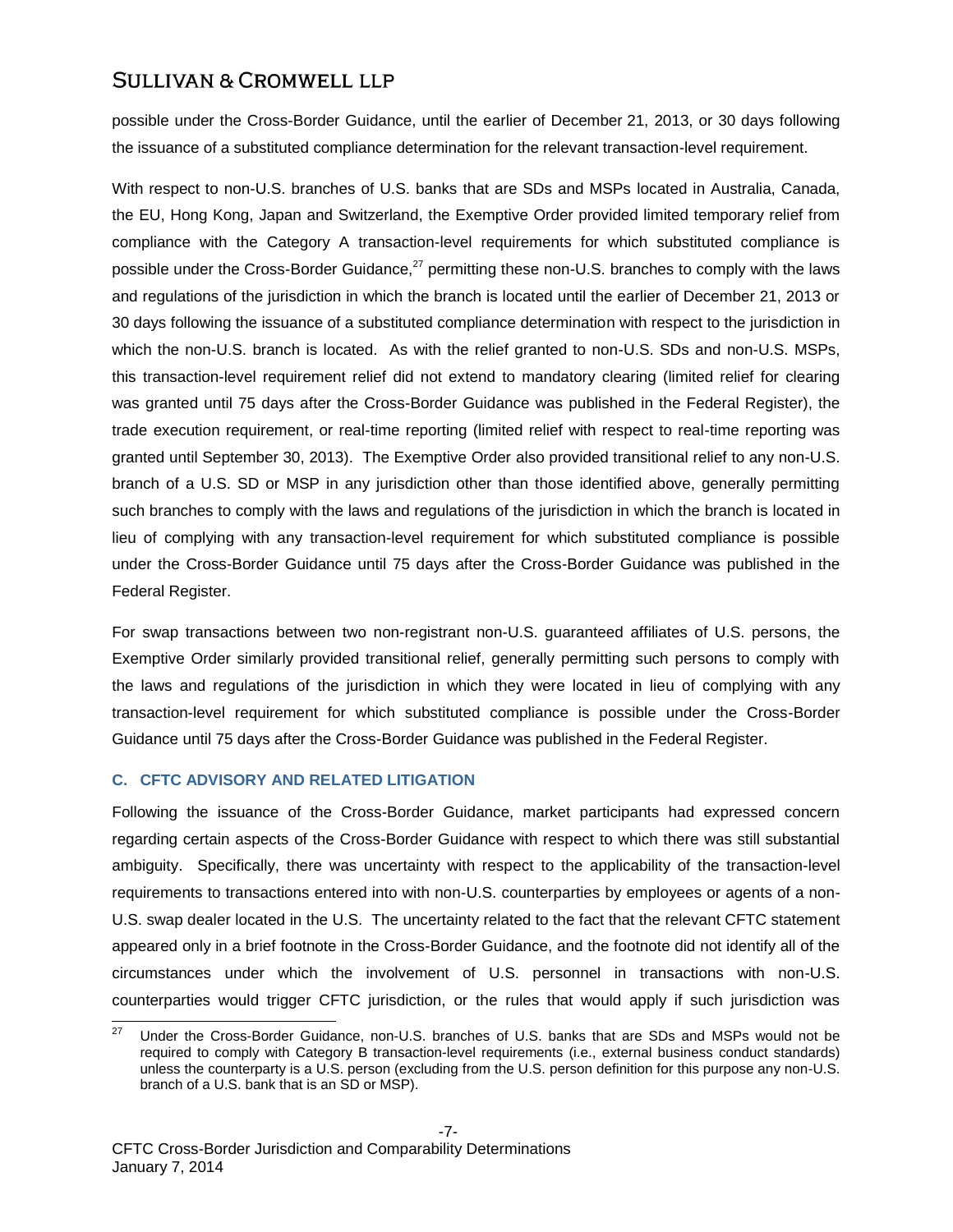triggered.<sup>28</sup> In the DSIO Advisory, the CFTC staff expressly asserted that the use of "personnel or agents located in the U.S." to "regularly arrang[e], negotiat[e], or execut[e] swaps for or on behalf of an SD" involved conduct that amounts to "performing core, front-office activities of that SD's dealing business" within the U.S. and would thus subject such transactions arranged, negotiated or executed by such persons to transaction-level requirements.

This more expansive interpretation of the CFTC's jurisdictional reach provoked criticism by non-U.S. regulators and non-U.S. market participants. A spokeswoman for EU financial services commissioner Michel Barnier stated, "We were very surprised by the latest CFTC rules which seem to us to go against both the letter and spirit of the path forward agreement. . . . [The rules] are another step away from the kind of inter-operable global system that we want to build."<sup>29</sup>

In addition, on December 4, 2013, citing the DSIO Advisory, among other things, the Securities Industry and Financial Markets Association ("SIFMA"), International Swaps and Derivatives Association, Inc. ("ISDA") and the Institute of International Bankers ("IIB") sued the CFTC in the U.S. District Court for the District of Columbia, claiming that the issuance of the Cross-Border Guidance, and multiple CFTC swaps rules, to the extent they may apply in cross-border situations, constituted improper rulemakings under the Administrative Procedures Act and the CEA. $^{30}$  The complaint argued that the CFTC failed to perform cost-benefit analysis or comply with other procedural requirements for formal rulemaking and promulgated substantive cross-border rules that exceeded the CFTC's statutory jurisdiction. The case is currently pending under the name *Securities Industry & Financial Markets Ass'n et al.* v. *CFTC*, No. 13- CV-1916 (D.D.C. Dec. 4, 2013).

On January 3, 2014, the CFTC issued the Request for Comment on the DSIO Advisory regarding the applicability of the transaction-level requirements to swaps between non-U.S. SDs registered with the Commission and non-U.S. person counterparties where the swap is "arranged, negotiated, or executed

Cross-Border Guidance, *supra* not[e 3,](#page-2-0) at 45350 n.513.

<sup>28</sup> This uncertainty arose from the guidance provided in footnote 513 in the Cross-Border Guidance:

Consistent with the foregoing rationale, the Commission takes the view that a U.S. branch of a non-U.S. swap dealer or MSP would be subject to Transaction-Level requirements, without substituted compliance available. As discussed above, a branch does not have a separate legal identity apart from its principal entity. Therefore, the Commission considers a U.S. branch of a non-U.S. swap dealer or non-U.S. MSP to be a non-U.S. person (just as the Commission considers a foreign branch of a U.S. person to be a U.S. person). Nevertheless, the Commission also recognizes its strong supervisory interest in regulating the dealing activities that occur with [or within] the United States, irrespective of the counterparty (just as the Commission allows for substituted compliance for foreign branches in certain instances to take into account the strong supervisory interest of local regulators).

<sup>29</sup> Jim Brudsen, *EU Says Gensler Swaps Rule Clashes With Trans-Atlantic Pact*, Bloomberg News, Nov. 21, 2013, [http://www.bloomberg.com/news/2013-11-21/eu-says-gensler-swaps-rule-clashes-with-trans-atlantic-pact.html.](http://www.bloomberg.com/news/2013-11-21/eu-says-gensler-swaps-rule-clashes-with-trans-atlantic-pact.html)

<sup>30</sup> Complaint at 2-4, *Sec. Indus. & Fin. Markets Ass'n et al. v. CFTC*, No. 13-CV-1916 (D.D.C. Dec. 4, 2013).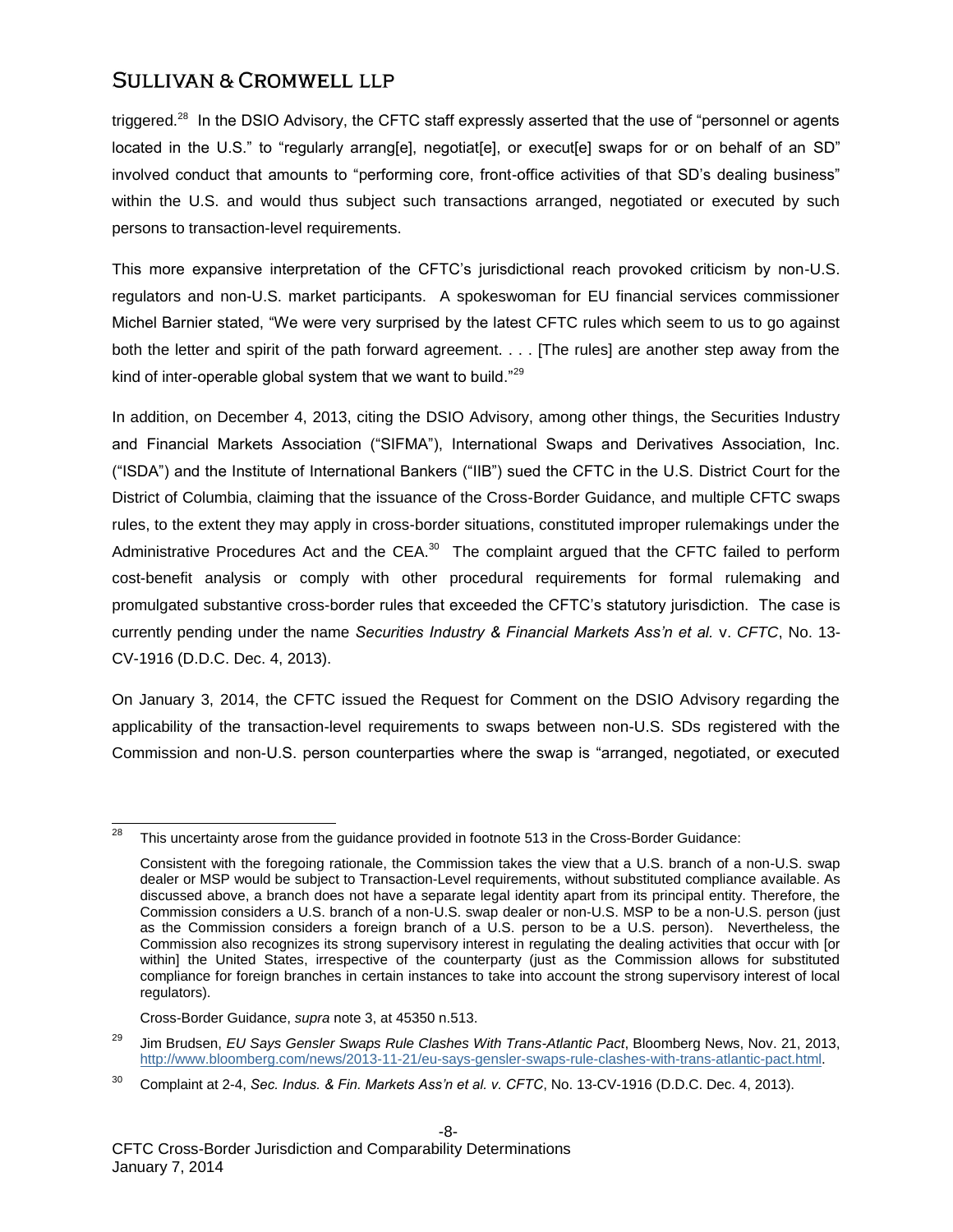by personnel or agents of the non-U.S. SD located in the United States."<sup>31</sup> In connection with the Request for Comment, DSIO, DCR and DMO extended previously issued no-action relief to non-U.S. SDs from certain transaction-level requirements when these SDs enter into swaps, using personnel or agents located in the United States, with non-U.S. counterparties that are not guaranteed affiliates or conduit affiliates of U.S. persons. The relief, which was originally scheduled to expire on January 14, 2013, now expires on September 15, 2014.<sup>32</sup>

### **COMPARABILITY DETERMINATIONS**

#### **A. OVERVIEW**

On December 20, 2013, the CFTC approved the Comparability Determinations that would permit substituted compliance, in lieu of compliance with certain CFTC regulations applicable to swaps, with non-U.S. regulatory regimes by SDs and MSPs in the relevant jurisdictions.<sup>33</sup> In particular, the CFTC issued comparability determinations for several entity-level requirements in six jurisdictions: Australia, Canada, the EU, Hong Kong, Japan and Switzerland. The CFTC also issued comparability determinations for certain transaction-level requirements in the EU, and for a more narrow set of transaction-level requirements in Japan. In a dissenting statement,<sup>34</sup> Commissioner O'Malia emphasized, among other things, that the comparability determinations were made on a rule-by-rule basis rather than the category-by-category outcomes-based approach agreed upon by the OTC Derivatives Regulators Group ("ODRG").<sup>35</sup>

 $31$ <sup>31</sup> *Request for Comment on Application of Commission Regulations to Swaps Between Non-U.S. Swap Dealers and Non-U.S. Counterparties Involving Personnel or Agents of the Non-U.S. Swap Dealers Located in the United States* (Jan. 3, 2014), *available at*

[http://www.cftc.gov/ucm/groups/public/@newsroom/documents/file/federalregister010314.pdf.](http://www.cftc.gov/ucm/groups/public/@newsroom/documents/file/federalregister010314.pdf)

<sup>&</sup>lt;sup>32</sup> Extension of No-Action Relief: Transaction-Level Requirements for Non-U.S. Swap Dealers, CFTC No-Action Letter No. 14-01 (Jan. 3, 2014), *available at*  [http://www.cftc.gov/ucm/groups/public/@lrlettergeneral/documents/letter/14-01.pdf.](http://www.cftc.gov/ucm/groups/public/@lrlettergeneral/documents/letter/14-01.pdf) 

<sup>&</sup>lt;sup>33</sup> Press Release, U.S. Commodities Futures Trading Commission, CFTC Approves Comparability Determinations for Six Jurisdictions for Substituted Compliance Purposes (Dec. 20, 2013), *available at*  [http://www.cftc.gov/PressRoom/PressReleases/pr6802-13.](http://www.cftc.gov/PressRoom/PressReleases/pr6802-13)

U.S. Commodities Futures Trading Commission, Statement of Dissent by Commissioner Scott D. O'Malia (Dec. 20, 2013), *available at* [http://www.cftc.gov/PressRoom/SpeechesTestimony/omaliastatement122013.](http://www.cftc.gov/PressRoom/SpeechesTestimony/omaliastatement122013)

<sup>&</sup>lt;sup>35</sup> The ODRG is a group of "international financial regulators including central banks, banking supervisors, and market regulators, and other governmental authorities that have direct authority over OTC derivatives market infrastructure providers or major OTC derivatives market participants, or consider OTC derivative market matters more broadly" and was formed "to provide regulators with a means to cooperate, exchange views and share information related to OTC derivatives CCPs and trade repositories." *Overview*, The OTC Derivatives Regulators' Forum,<http://www.otcdrf.org/> (last visited Dec. 30, 2013).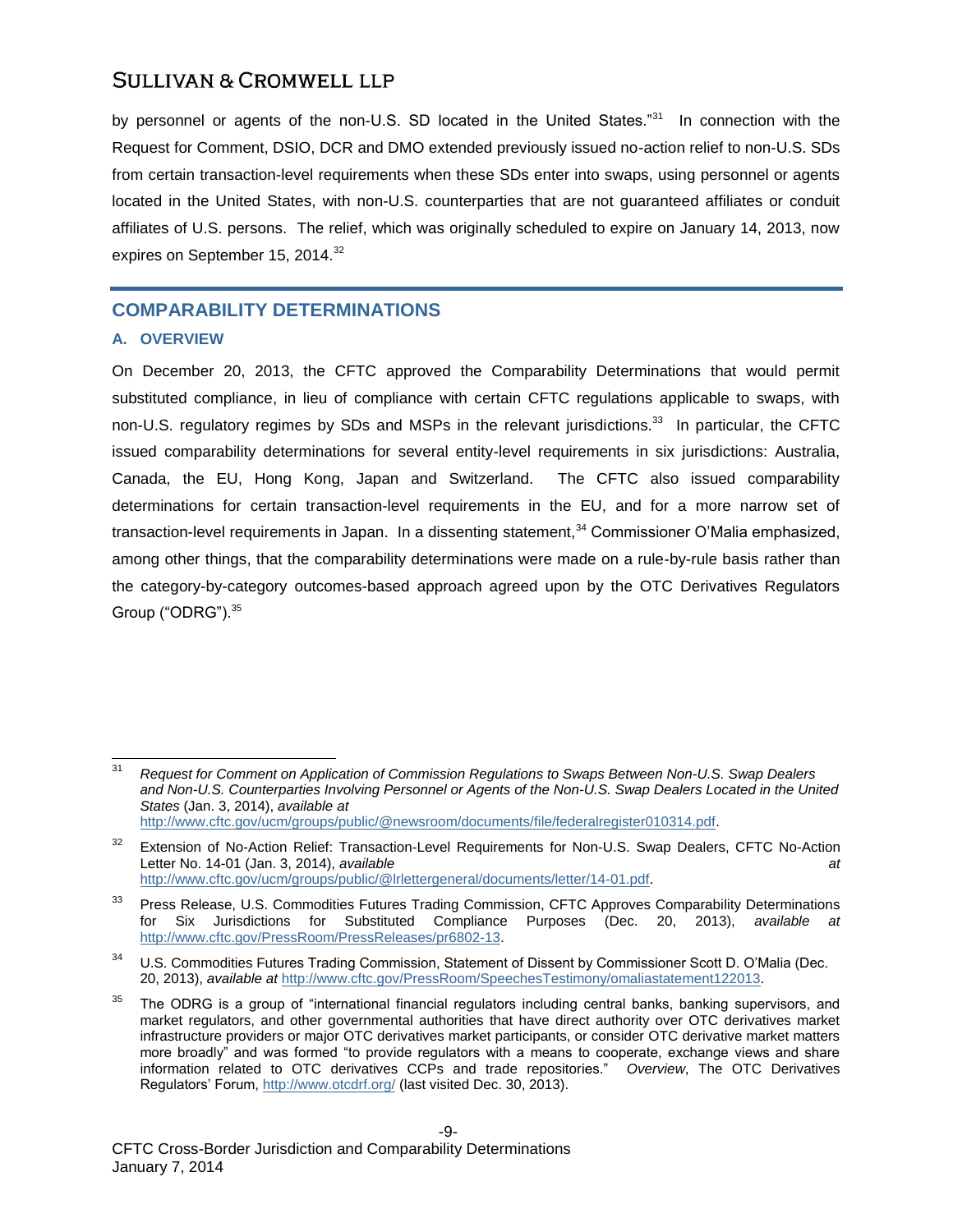#### **B. COMPARABILITY DETERMINATIONS**

In general, the CFTC's approach to making the Comparability Determinations was substantially identical across the six jurisdictions and involved reviewing the U.S. requirements and analyzing the purpose, content and effect of the corresponding non-U.S. requirements.

#### **1. Entity-Level Requirements**

The following comparison chart summarizes the comparability determinations for entity-level requirements for Australia, Canada, the EU, Hong Kong, Japan and Switzerland (section numbers refer to Chapter 17 of the Code of Federal Regulations):

| <b>Commission Rule</b>                                    | Australia               | Canada                  | EU                      | Hong Kong                  | Japan                   | Switzerland                |
|-----------------------------------------------------------|-------------------------|-------------------------|-------------------------|----------------------------|-------------------------|----------------------------|
| <b>Chief Compliance Officer</b><br>$§$ 3.3                | Compare <sup>1, 2</sup> | Comparable <sup>2</sup> | Comparable <sup>2</sup> | Comparable <sup>2</sup>    | Comparable <sup>2</sup> | Comparable <sup>2</sup>    |
| Swap Data Recordkeeping<br>§§ 23.201, 23.203              | Comparable <sup>4</sup> | Comparable <sup>4</sup> | Comparable <sup>4</sup> | Comparable <sup>4</sup>    | Comparable              | Comparable <sup>4</sup>    |
| <b>Risk Management</b><br>Program<br>\$23.600             | Comparable $3$          | Comparable $3$          | Comparable <sup>3</sup> | Comparable <sup>3</sup>    | Comparable <sup>3</sup> | Comparable <sup>3</sup>    |
| Monitoring of Position<br>Limits<br>§23.601               | Comparable              | Comparable              | Comparable              | Comparable                 | Comparable              | Comparable                 |
| <b>Diligent Supervision</b><br>\$23.602                   | Comparable              | Comparable              | Comparable              | Comparable                 | Comparable              | Comparable                 |
| <b>Business Continuity</b><br>\$23.603                    | Comparable              | Comparable              | Comparable              | Comparable                 | Comparable              | Comparable                 |
| <b>Research Conflicts</b><br>\$23.605(c)                  | Comparable              | Comparable              | Comparable              | Comparable                 | Comparable              | Comparable                 |
| <b>Clearing Conflicts</b><br>\$23.605(d)                  | Comparable              | Comparable              | Comparable              | Comparable                 | Comparable              | Comparable                 |
| Undue Influence<br>\$23.605(e)                            | Comparable              | Comparable              | Comparable              | Comparable                 | Comparable              | Comparable                 |
| Availability of Information<br>for Disclosure<br>\$23.606 | Comparable $4$          | Comparable $4$          | Comparable <sup>4</sup> | Comparable <sup>4</sup>    | Comparable              | Comparable <sup>4</sup>    |
| <b>Clearing Member Risk</b><br>Management<br>\$23.609     | Comparable              | Comparable              | Comparable              | <b>No</b><br>Determination | Comparable              | <b>No</b><br>Determination |

*Notes:*

 $1$  Other than for § 3.3(e), which requires an SD or MSP to produce an annual compliance report and stipulates the content thereof.

 $2$  Other than for § 3.3(f), which requires (i) the CEO or CCO of an SD or MSP to certify that the annual compliance report is accurate and complete, and (ii) the annual compliance report to be furnished to the CFTC.

 $3$  Other than for § 23.600(c)(2), which requires an SD or MSP to produce quarterly risk exposure reports and provide such reports to its senior management, governing body and the CFTC.

<sup>4</sup> The CFTC reserves the right to require an SD or MSP to provide direct access to or produce records required to be maintained under the CEA and CFTC Regulations to CFTC staff, the staff of an applicable U.S. prudential regulator or the U.S. Department of Justice.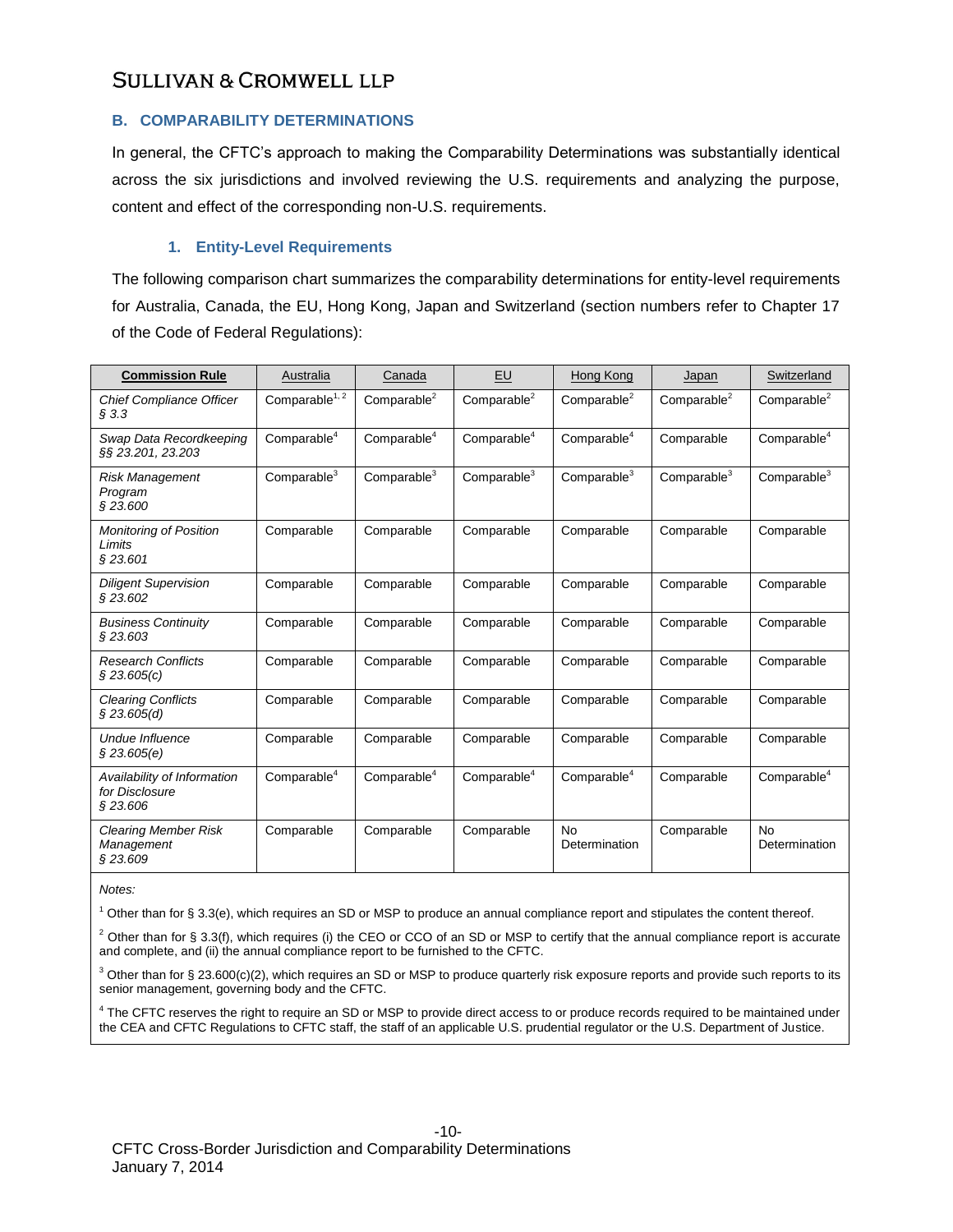#### **2. Transaction-Level Requirements**

As noted above, in addition to the comparability determinations for entity-level requirements, the CFTC also issued comparability determinations for certain transaction-level requirements in the EU, and for a more narrow set of transaction-level requirements in Japan, as follows:

- *EU transaction-level comparability determinations*. The CFTC determined that EU law and regulations are comparable to and as comprehensive as the following transaction-level requirements: portfolio reconciliation (§ 23.502), portfolio compression (§ 23.503), trade confirmation (§ 23.501), swap trading relationship documentation (§ 23.504) and daily trading records (§ 23.202).<sup>36</sup>
- *Japan transaction-level comparability determinations*. The CFTC determined that Japanese law and regulations are comparable to and as comprehensive as the following transaction-level requirements: swap trading relationship documentation (§ 23.504) and daily trading records (§ 23.202).<sup>37</sup>

It is notable that the CFTC has not made any comparability determinations with respect to the CFTC's mandatory clearing, real-time reporting and the trade-execution requirements. In addition, the CFTC has not made any comparability determination with respect to its requirements for margining uncleared swaps, which have been proposed but not finalized as of the date of this memorandum.<sup>38</sup>

#### **C. RELATED NO-ACTION RELIEF; MOU WITH MONETARY AUTHORITY OF SINGAPORE**

#### **1. No-Action Relief**

On December 20, 2013, CFTC staff also issued time-limited no-action relief from the swap data reporting requirements in Part 45 and Part 46 of the CFTC Regulations for non-U.S. SDs and MSPs established in Australia, Canada, the EU, Japan or Switzerland.<sup>39</sup> The CFTC issued this relief in lieu of comparability determinations for swap data reporting, which were not released on December 20, 2013. The no-action letter provides transitional relief for swaps between a non-U.S. SD and MSP and a non-U.S. counterparty that is a guaranteed affiliate or conduit affiliate of a U.S. person. The relief expires on March 3, 2014 for reporting under Part 45 and April 2, 2014 for reporting under Part 46. The no-action letter also provides relief for swaps between a non-U.S. SD and MSP and a non-U.S. counterparty that is *not* a guaranteed affiliate or conduit affiliate of a U.S. person, which expires upon the earlier of December 1, 2014 or 30

<sup>36</sup> <sup>36</sup> Comparability Determination for European Union: Certain Transaction-Level Requirements, 78 Fed. Reg. 78878 (Dec. 27, 2013).

<sup>&</sup>lt;sup>37</sup> Comparability Determination for Japan: Certain Transaction-Level Requirements, 78 Fed. Reg. 78890 (Dec. 27, 2013).

<sup>38</sup> Margin Requirements for Uncleared Swaps for Swap Dealers and Major Swap Participants, 76 Fed. Reg. 23732, 23733-40 (Apr. 28, 2011); *see also* Sullivan & Cromwell LLP, Proposed Margin Requirements for Uncleared Swaps under Dodd-Frank (Apr. 18, 2011).

<sup>&</sup>lt;sup>39</sup> Time-Limited No-Action Relief from Certain Requirements of Part 45 and Part 46 of the Commission's Regulations, for Certain Swap Dealers and Major Swap Participants Established under the Laws of Australia, Canada, the European Union, Japan or Switzerland, CFTC No-Action Letter No. 13-75 (Dec. 20, 2013), *available at* [http://www.cftc.gov/ucm/groups/public/@lrlettergeneral/documents/letter/13-75.pdf.](http://www.cftc.gov/ucm/groups/public/@lrlettergeneral/documents/letter/13-75.pdf) Note that this relief did not extend to Hong Kong.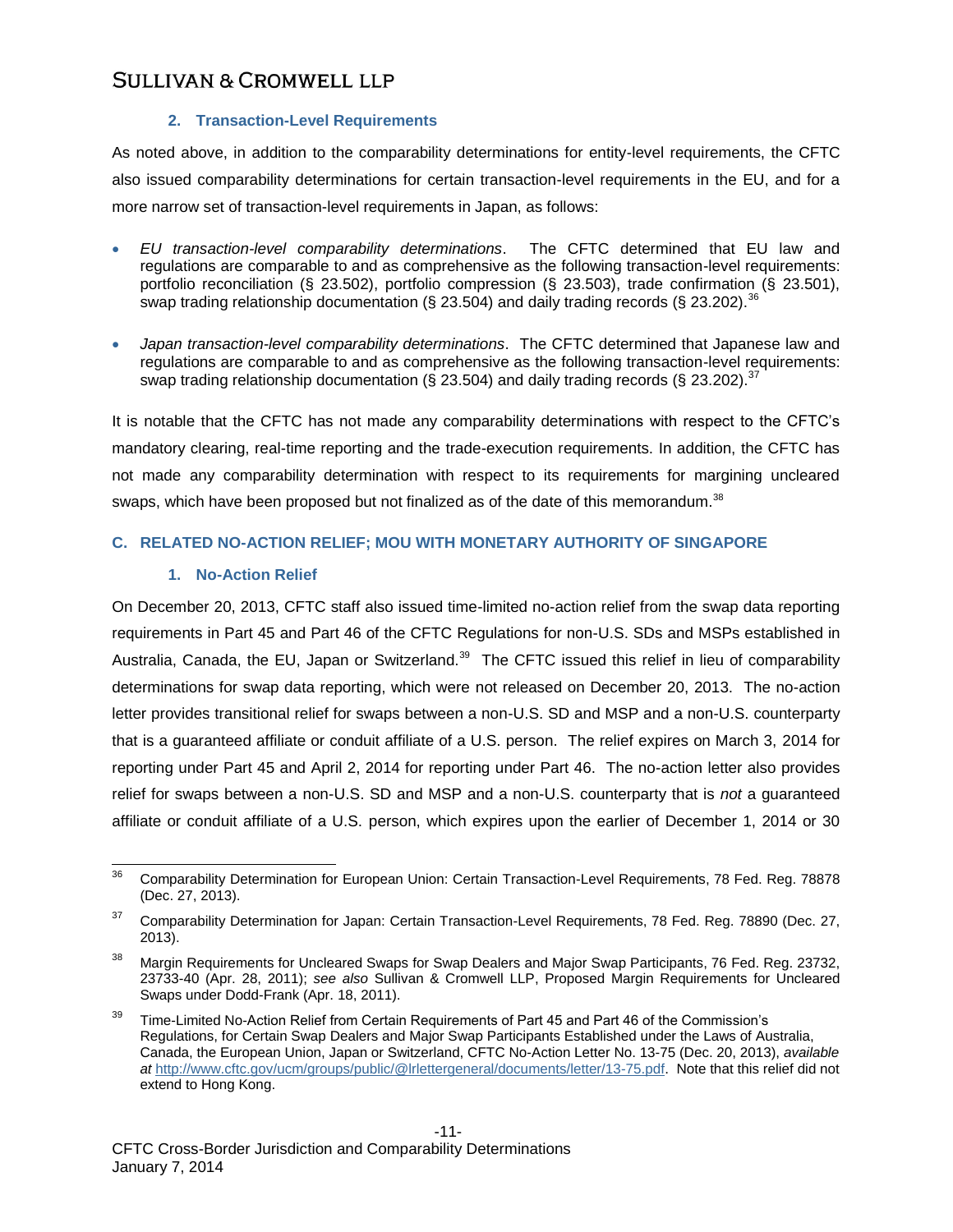days following the issuance of a comparability determination by the CFTC with respect to the SDR reporting rules for the jurisdiction in which the non-U.S. SD or MSP is established. This no-action relief does not extend to the large trader reporting requirements of Part 20 of the CFTC Regulations, for which substituted compliance is not available.

The CFTC also issued time-limited no-action relief from the internal business conduct standards found in regulation 23.600(c)(2) (periodic risk exposure reports as part of an SDs risk management program) and 23.608 (restrictions on counterparty clearing relationships) for Australia, Canada, the EU, Japan or Switzerland, and regulation 23.609 (clearing member risk management) for Switzerland.<sup>40</sup> This timelimited no-action relief, which expires March 3, 2014, provides non-U.S. SDs and MSPs in these jurisdictions with a transition period to comply with these internal business conduct standards.

#### **2. MOU with Monetary Authority of Singapore**

On December 27, 2013, the CFTC signed the non-legally binding Singapore MOU with the Monetary Authority of Singapore.<sup>41</sup> The Singapore MOU provides for regular consultation with respect to events that could impact cross-border entities subject to the regulatory jurisdiction of both authorities and information-sharing to facilitate cross-border enforcement and supervisory activities. The Singapore MOU also specifies the procedures for periodic meetings and on-site visits and defines the permissible use and confidentiality obligations that apply to information shared between the authorities. On the same day, the CFTC granted Singapore Exchange Derivatives Clearing Ltd. registration as a derivatives-clearing organization.<sup>42</sup>

<sup>40</sup> <sup>40</sup> Time-Limited No-Action Relief from Certain Entity-Level Internal Business Conduct Requirements for Certain Swap Dealers and Major Swap Participants Established under the Laws of Australia, Canada, the European Union, Japan, and Switzerland, CFTC No-Action Letter No. 13-78 (Dec. 20, 2013), *available at*  [http://www.cftc.gov/ucm/groups/public/@lrlettergeneral/documents/letter/13-78.pdf.](http://www.cftc.gov/ucm/groups/public/@lrlettergeneral/documents/letter/13-78.pdf) 

U.S. CFTC & Monetary Authority of Singapore, Memorandum of Understanding Concerning Cooperation and the Exchange of Information Related to the Supervision of Cross-Border Covered Entities (Dec. 27, 2013), *available at* [http://www.cftc.gov/ucm/groups/public/@internationalaffairs/documents/file/masmou2013.pdf.](http://www.cftc.gov/ucm/groups/public/@internationalaffairs/documents/file/masmou2013.pdf)

Press Release, U.S. Commodities Futures Trading Commission, CFTC Grants Singapore Exchange Derivatives Clearing Ltd. Registration as a Derivatives Clearing Organization (Dec. 27, 2013), *available at*  [http://www.cftc.gov/PressRoom/PressReleases/pr6812-13.](http://www.cftc.gov/PressRoom/PressReleases/pr6812-13)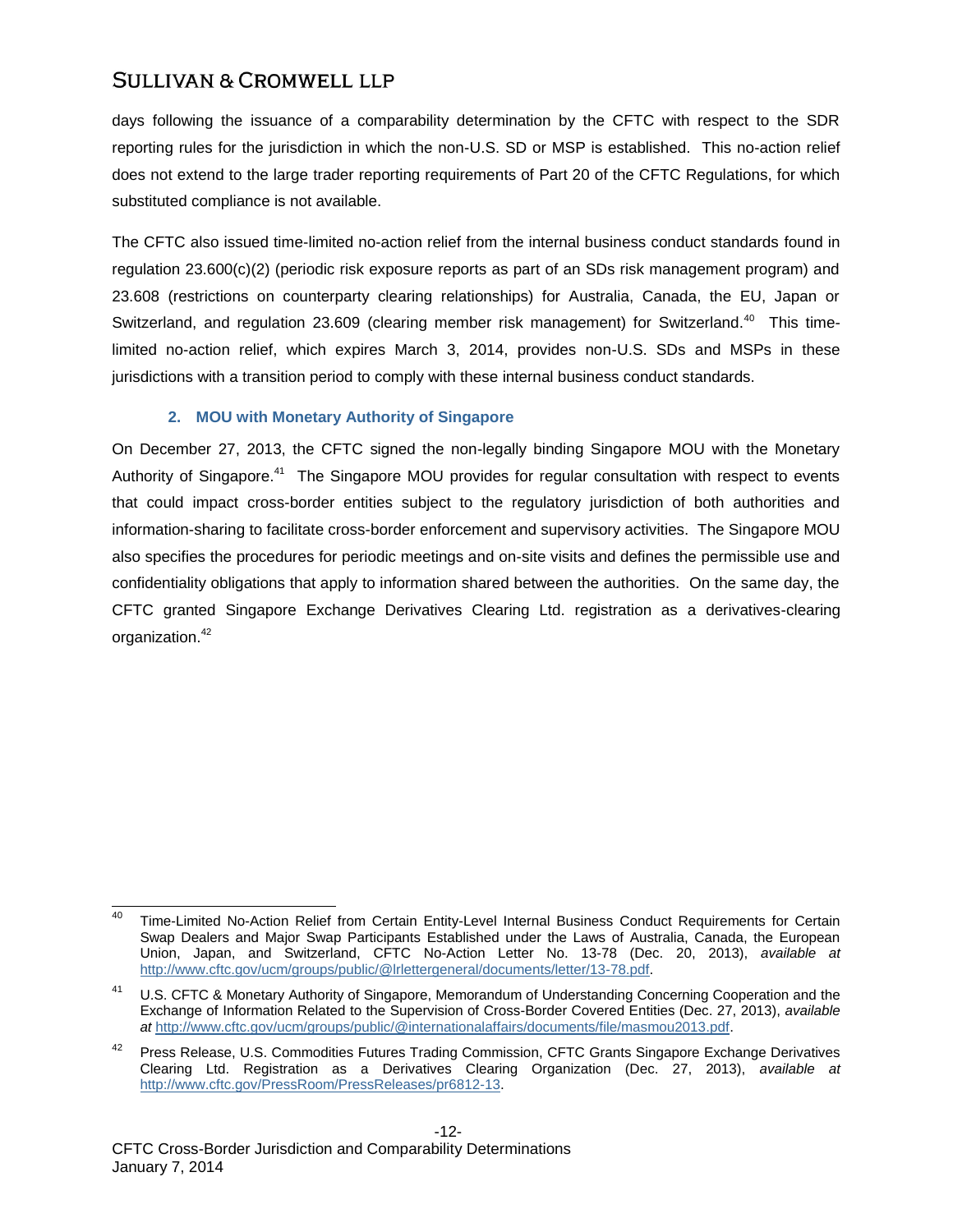#### **3. Other Requirements Not Addressed**

As indicated above, the Comparability Determinations do not address swap data reporting, the requirements for mandatory clearing, and the CFTC's trade execution requirements. Similarly, the CFTC's comparability determinations do not address capital adequacy requirements or margin requirements for uncleared swaps, which rules, as noted above, have not yet been finalized. Therefore, there remains the potential for conflicting rules in these areas as between the CFTC's requirements and the requirements of another jurisdiction, and comparability determinations in these other areas remain uncertain.

\* \* \*

Copyright © Sullivan & Cromwell LLP 2014